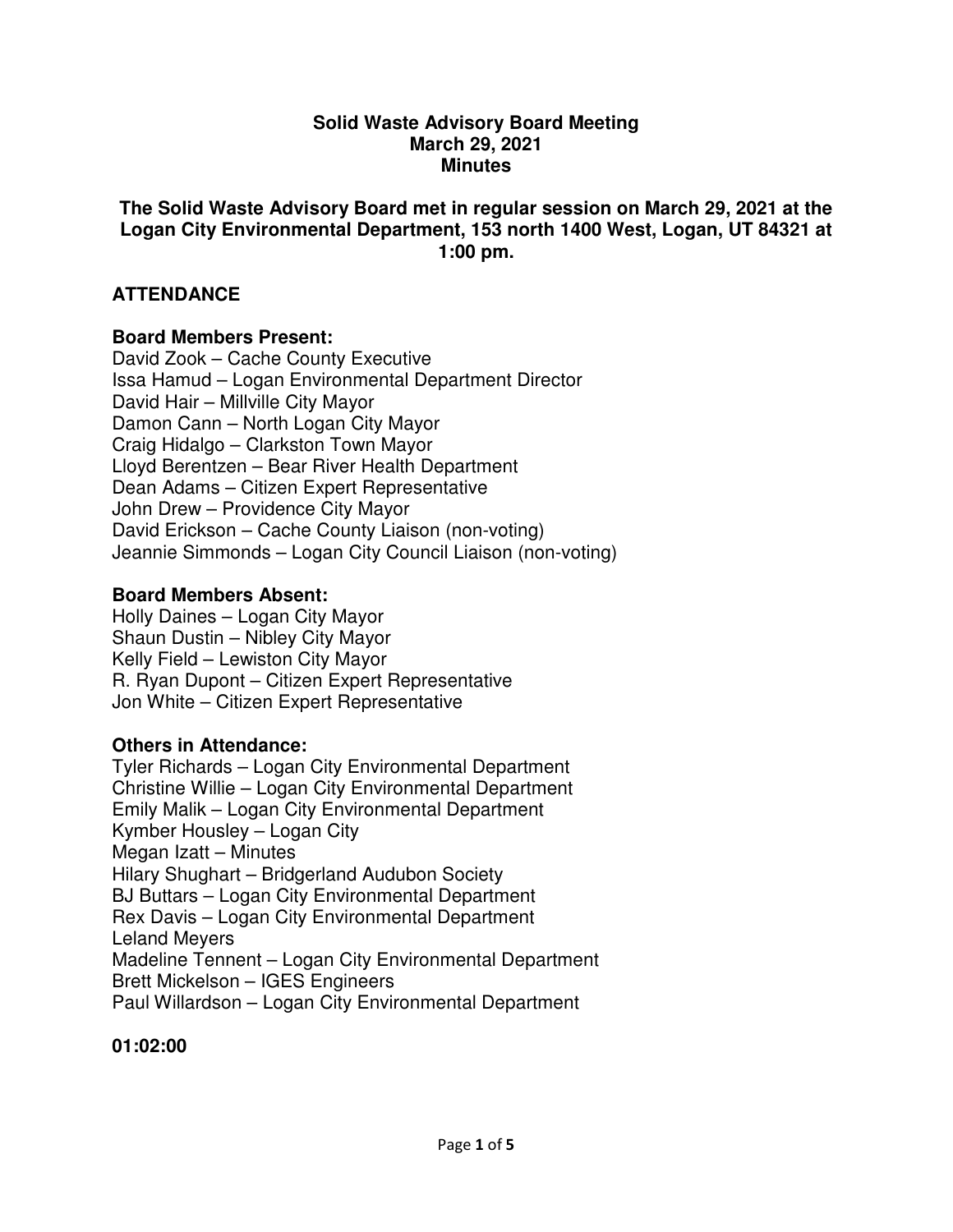# **Call to Order**

**David Zook** called the meeting to order and everyone introduced themselves.

# **1:05:00**

# **#1 Approval of Minutes**

**ACTION: A motion was made by Dean Adams to approve the minutes of June 8, 2020 and Mayor Hidalgo seconded the motion. The vote in favor was unanimous, 7-0 (Holly Daines, Shaun Dustin, Kelly Field, John Drew, R. Ryan Dupont and Jon White absent for vote)** 

## **1:06:00**

# **#2 Construction and Demolition Waste**

**Tyler Richards** presented on concerns with construction and demolition (C&D) waste (attachment A).

**Brett Mickelson** continued the presentation on C&D waste (attachment A) and what disposal options are available where Logan Landfill will be at capacity in 2 years.

**Hidalgo** asked if moving C&D to the North Valley Landfill (NVL) will shorten the lifespan of that landfill.

**Mickelson** stated no, a new cell could be opened to handle just C&D waste.

**Zook** asked if C&D waste was always eventually going to move to the NVL.

**Mickelson** stated when NVL was permitted, there was a footprint established that allowed C&D waste.

**Hamud** commented long term it was clear. 135 permitted acres will give about an 80 year lifespan.

**Mickelson** there was a possibility to move the C&D waste to Box Elder but that is a less viable option.

**Board members** discussed the size of the current Logan City Landfill and the 2 year capacity left and the NVL facility size and capacity. The transfer station at the current Logan Landfill is not the correct type for C&D waste; a new transfer station will be required and where to locate it is one question that needs to be answered.

**Mickelson** continued the PowerPoint presentation.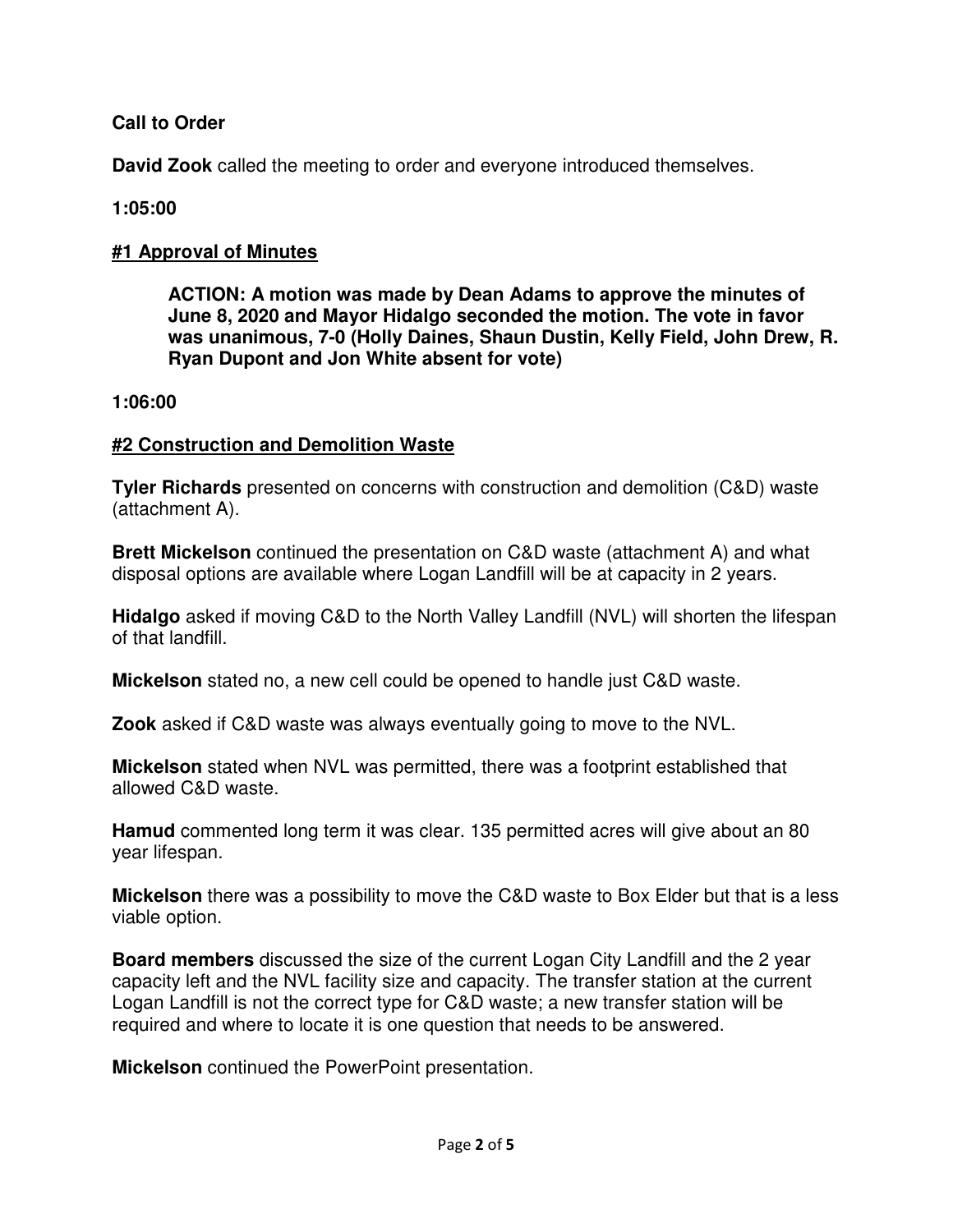#### **01:17:00 John Drew** arrived

**Board members** discussed if a comparison between hauling C&D waste to Box Elder and building new facilities had been done. It has not. A transfer station to handle small quantities is the path Logan City would like to pursue. Larger C&D jobs would have the choice to go to Box Elder or NVL. There is also the option to have a private company handle C&D waste but there is no guarantee someone in the valley will do that. Currently no transfers to NVL happen on windy days or heavy snow days, if nothing is done about C&D waste that option will not be viable in 2 years.

**Board members** discussed the possibility of reclaiming the Logan landfill. That could be a possibility in the future but is not a certainty. Logan City does own land south of the Logan facility but that cannot be used for C&D due to the proximity of homes and community.

**Mickelson** summarized that the best option at this point is to have a transfer station for small C&D and direct haul large C&D to the NVL.

**Cann** asked what the difference is between small and large haul C&D and what constitutes municipal waste (MSW) vs. C&D waste.

**Hamud** explained the differences.

**Richards** informed the Board about the possibility to purchase the Revolve Facility and the benefits and what steps need to be taken.

**Board Members** discussed the large C&D driving out to the NVL.

### **01:53:00**

# **#3 Consideration of Purchasing the Revolve Building for Construction and Demolition Waste Transfer**

**Tyler Richards** reviewed the option of purchasing the Revolve Building for C&D waste.

**Board Members** discussed purchasing the Revolve Facility and the pros and cons of that option. Currently the C&D waste fee is about \$4 less the MSW fee and Logan City would like to do away with that fee and have it be the same.

**ACTION: A motion was made by Mayor Cann to approve investigating the purchase of the Revolve property and compare that to building a new facility with further information coming regarding those options and Mayor Hidalgo seconded the motion. The vote in favor was unanimous, 8-0.** 

**02:10:00**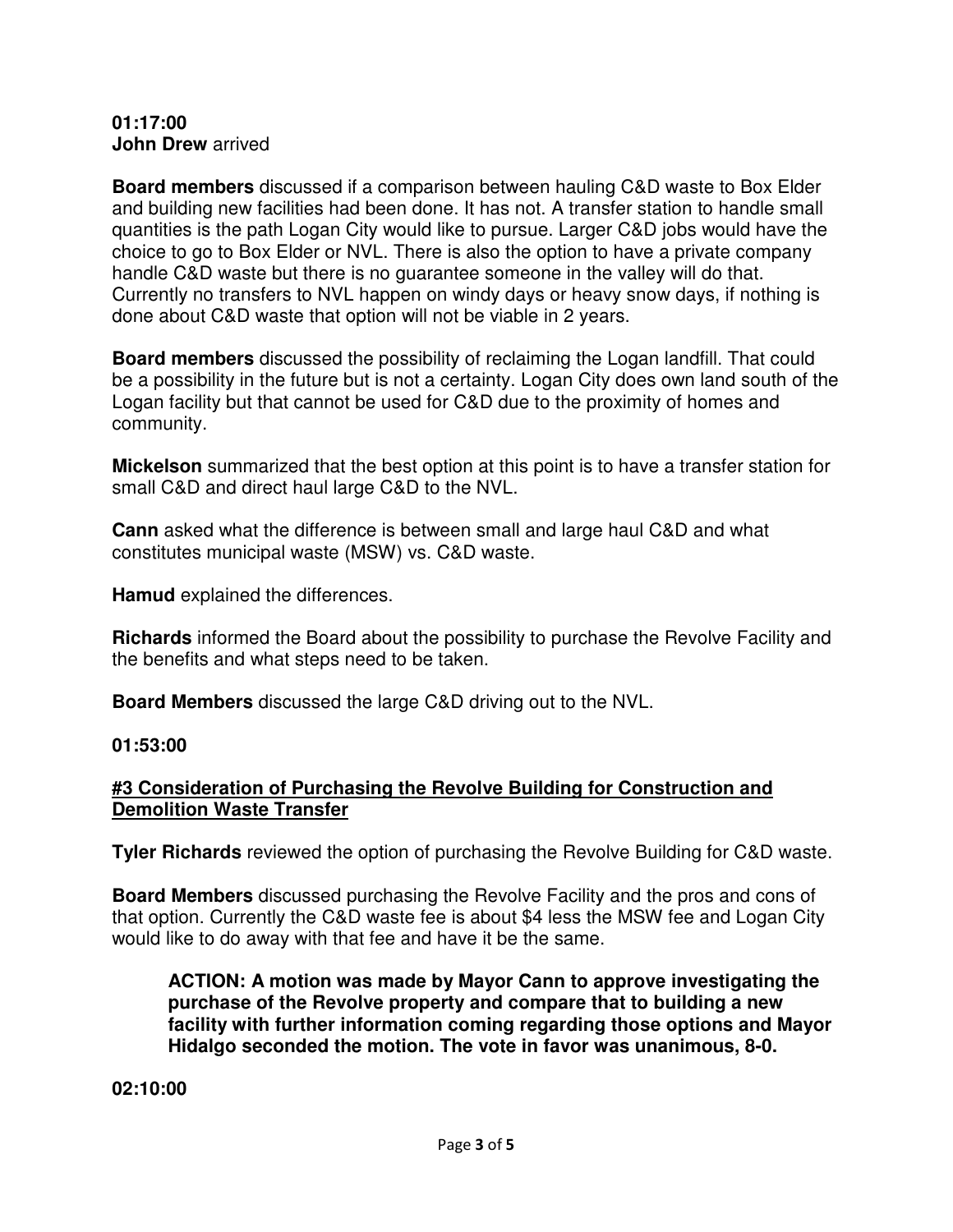# **#4 Relocation of the Green Waste Compost Facility with the Addition of Biosolids**

**Leland Meyers** presented on composting and biosolids (attachment B).

**Zook** asked if the presentation was given to the County Planning Commission.

**Meyers** responded that a shorter version was.

**Zook** asked about public outreach.

**Hamud** stated there is only one home in the vicinity and many of the people who showed up to the meeting were not from the Benson area.

**Board members** discussed the existing biosolid composting facilities in the valley. There are two in Hyrum and there are homes within  $\frac{1}{4}$  mile of Hyrum City's facility. The size of the water treatment facility was discussed.

**Adams** asked about hazard residuals, such as copper, in the compost.

**Meyers** stated there are several regulations for those residuals and the EPA is rigorous about that.

**Adams** asked about organic pesticides and herbicides in the compost.

**Meyers** stated there are a few but the levels are minimal and are low concentrations.

**Zook** asked about smell from the types of green waste mixed in, particularly grass clippings.

**Meyers** responded that correct management will take care of that. Grass clippings have to be blended appropriately to get rid of the odor.

**Cann** asked about the cost associated with transportation and the effects on the community's bill for green waste services.

**Hamud** responded green waste drop off will continue at the existing facility. As for the budget, the fees should not change.

**Hamud** reviewed the Resolution for the zone change request for composting.

**ACTION: A motion was made by Mayor Cann to approve Resolution 2021- 01 with revisions to the last sentence and Mayor Drew seconded the motion. The vote in favor was 6-0, with Executive Zook and Mr. Adams abstaining.**